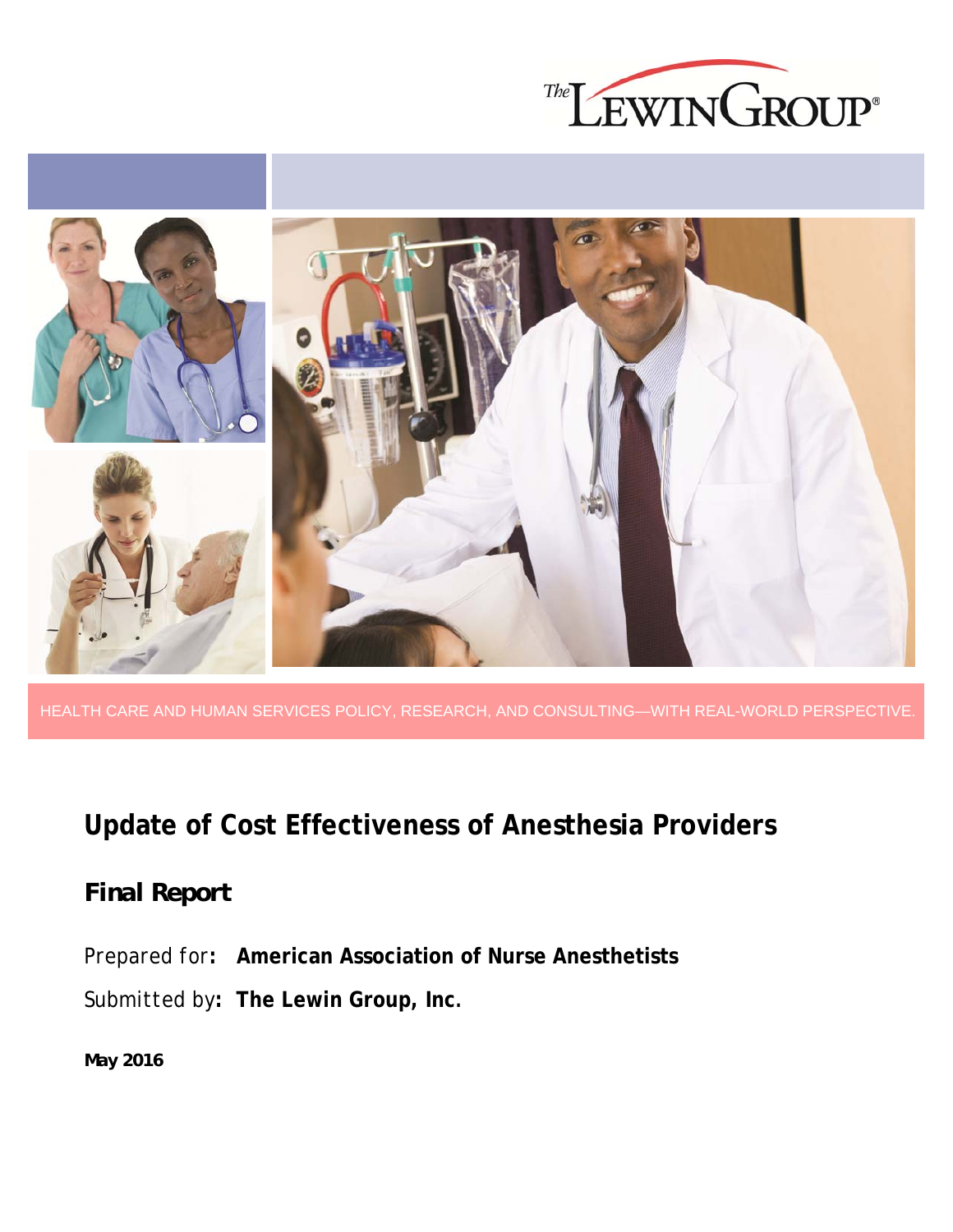# **Update ofCost Effectiveness of Anesthesia Providers**

*Final Report* 

*Prepared for:* 

**American Association of Nurse Anesthetists** 

*Prepared by:*  **The Lewin Group, Inc.** 

*May 2016*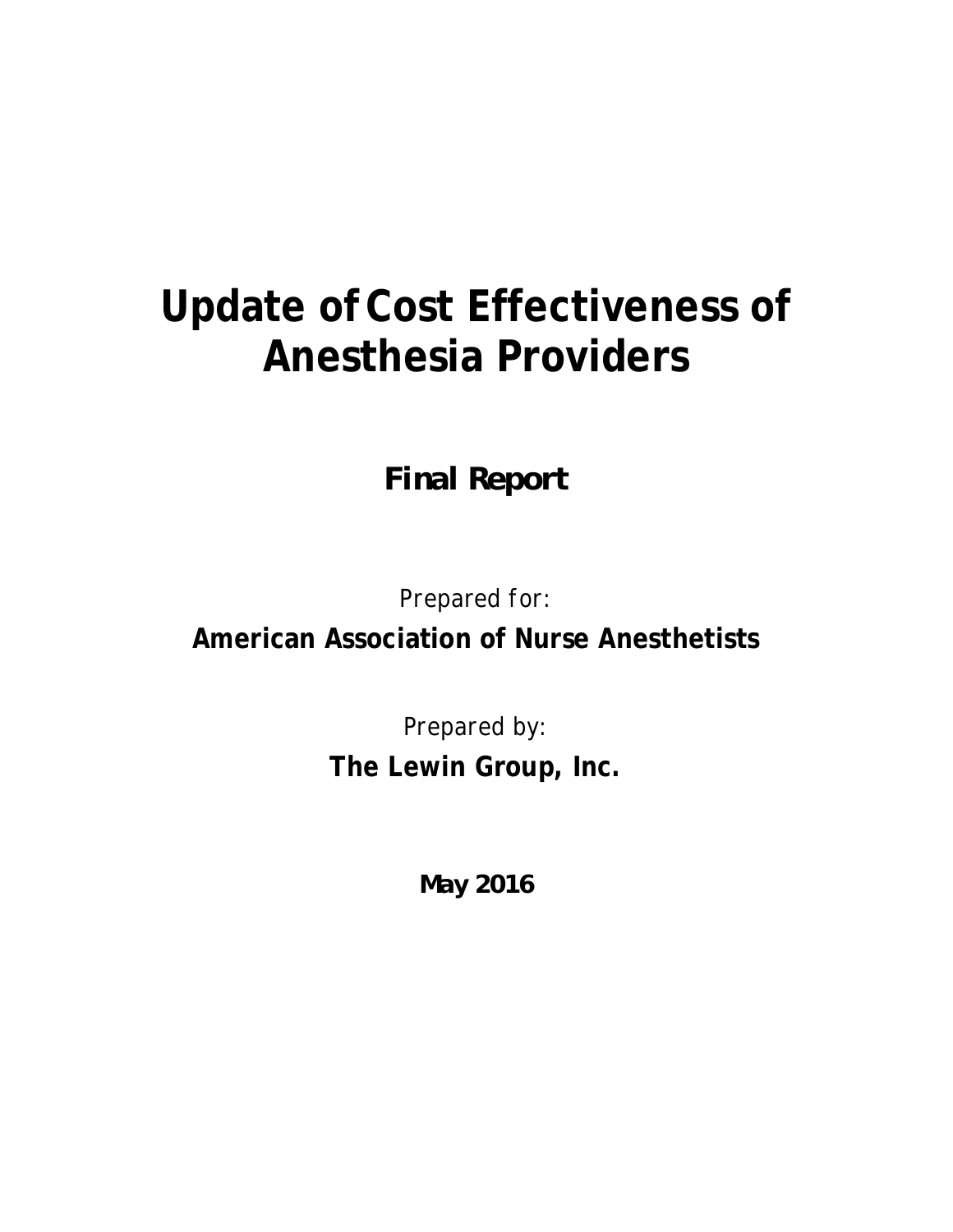### **UPDATE OF COST EFFECTIVENESS OF ANESTHESIA PROVIDERS**

#### **I. INTRODUCTION AND BACKGROUND**

Anesthesia services, in the United States, are predominantly provided by two types of providers: Certified Registered Nurse Anesthetists (CRNAs) and Anesthesiologists. CRNAs are advanced practice nurses who have earned a baccalaureate degree, practiced at least one year as an acute care nurse, and have successfully completed a graduate-level nurse anesthetist program. Anesthesiologists are physicians who have completed medical school, a clinical base year residency, and three years of residency in an anesthesia program.

Both types of providers are critical to the safe, efficient provision of anesthesia services, but are subject to different regulations. For example, anesthesiologists are licensed to practice independently in 50 states plus the District of Columbia. CRNAs, in contrast, are subject to state law requirements. Many states do not require CRNAs to be supervised by a physician. Some states require CRNAs to practice in collaboration or cooperation with a physician, or do not specifically require physician involvement. States that require CRNAs to be physician supervised do not require that the physician be an anesthesiologist. In all situations, CRNAs are responsible for their clinical decisions concerning the provision of anesthesia.

As a result, anesthesia services can be delivered in a variety of delivery models that vary by the degree of autonomy in which CRNAs may deliver anesthesia, as well as economic considerations. At one end of the spectrum, the CRNA may provide and bill for anesthesia services alone. At the other end, anesthesiologists may be the only providers administering and billing for anesthesia services in a particular practice setting. In between the two extremes, CRNAs may provide anesthesia services under physician oversight (i.e., medical direction or supervision) as determined by anesthesia provider ratios. Delivery models may vary by practice setting based on the preferences and beliefs of the particular hospital or other setting, and because of state-specific and federal laws and regulations regarding the delivery and billing for services.

In this paper, we refer to CRNAs who provide anesthesia for a patient under the care of an operating practitioner, but are neither supervised nor medically directed, as "independent." CRNAs who provide anesthesia under physician oversight are either medically directed or supervised. These terms are used in the context of anesthesia staffing models and costs, not in terms of clinical decisions.

The costs of delivery services will vary across delivery setting and across delivery models within a setting. A cost simulation model developed in Hogan et al. (2010) is used to evaluate both differences across delivery models and potential costs savings associated with a change in the delivery model distribution. The simulation model highlights recent updates to the parameters used in the model. A summary of the cost and revenue implications of different delivery model types is presented.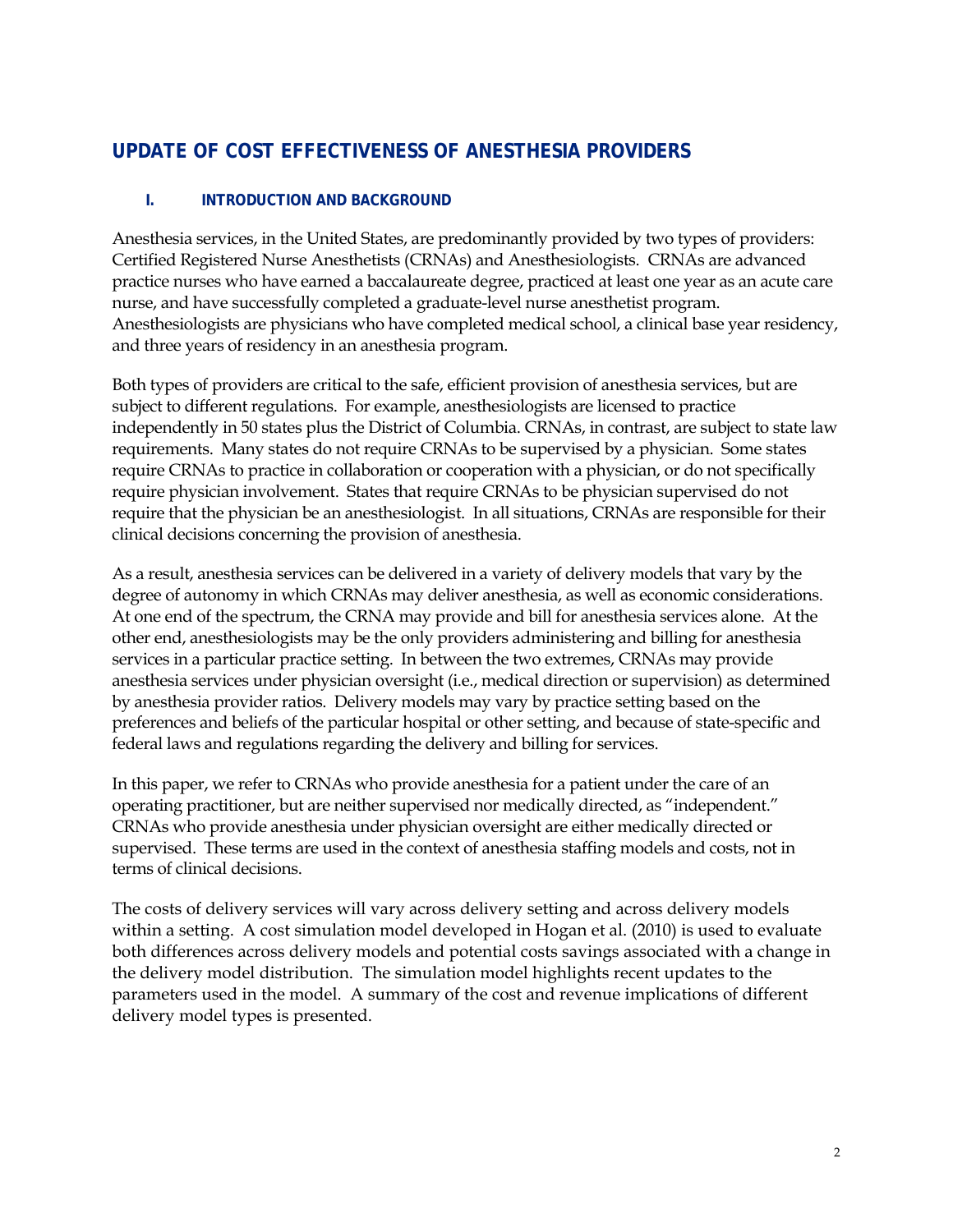#### **II. SIMULATION MODEL**

In cost effectiveness analysis, the output or product of the delivery model, including its quality as well as quantity, is held approximately constant.<sup>1</sup> The total cost needed to provide the required anesthesia services is then compared across delivery models. The most cost-effective approach is the one that produces the output or service at the lowest cost while maintaining quality. An economically viable model is one where the revenue generated exceeds the costs.

The cost effectiveness of anesthesia delivery services is largely assessed in a context of simulation analyses (e.g., Hogan et al. 2010, Quintana et al. 2009).2 The purpose of the simulation model is to simulate costs and revenue that would likely occur under various anesthesia delivery models and settings. A total of seven different delivery models are considered:

- 1. Certified Registered Nurse Anesthetist (CRNA) practicing without an anesthesiologist involved in anesthesia delivery;
- 2. An anesthesiologist practicing alone;
- 3. Four medical direction model variants consisting of one anesthesiologist directing 1, 2, 3 or 4 CRNAs;
- 4. A supervisory model where one anesthesiologist supervises more than 4 CRNAs.

A key distinction between a medical direction model and a supervisory model is that in the direction models an anesthesiologist must fulfill the seven requirements established by the *Tax Equity and Fiscal Responsibility Act of 1982* (TEFRA) to medically direct a CRNA, while in the supervisory model the anesthesiologist is immediately available. These differences are captured in the simulation model along with differences across delivery settings.

Although cost effectiveness assessment relies on simulation of costs, the model also simulates revenue. Calculation of costs is straightforward and is based on the salary of CRNAs and anesthesiologists and the delivery model used to administer the service. Intuitively, in an anesthesiologist acting alone model, the cost of providing a given anesthesia procedure is the implied cost of the anesthesiologist's time. However, if demand in a given day is unexpectedly low so that the anesthesiologist has idle time and completes fewer procedures, the implied cost per procedure will be greater. Reimbursement or revenue for the procedure depends on the type of delivery model as well as the type of payer. The reimbursement rules (i.e., the billing rules) vary across payer types. In particular, the billing rules for Medicare Part B used in the simulations are:

<u>.</u>

<sup>1</sup> Evidence that the quality of anesthesia care does not vary across delivery model types is presented in Negrusa et al (2016), forthcoming.

<sup>2</sup> See a literature review in Hogan et al. 2010.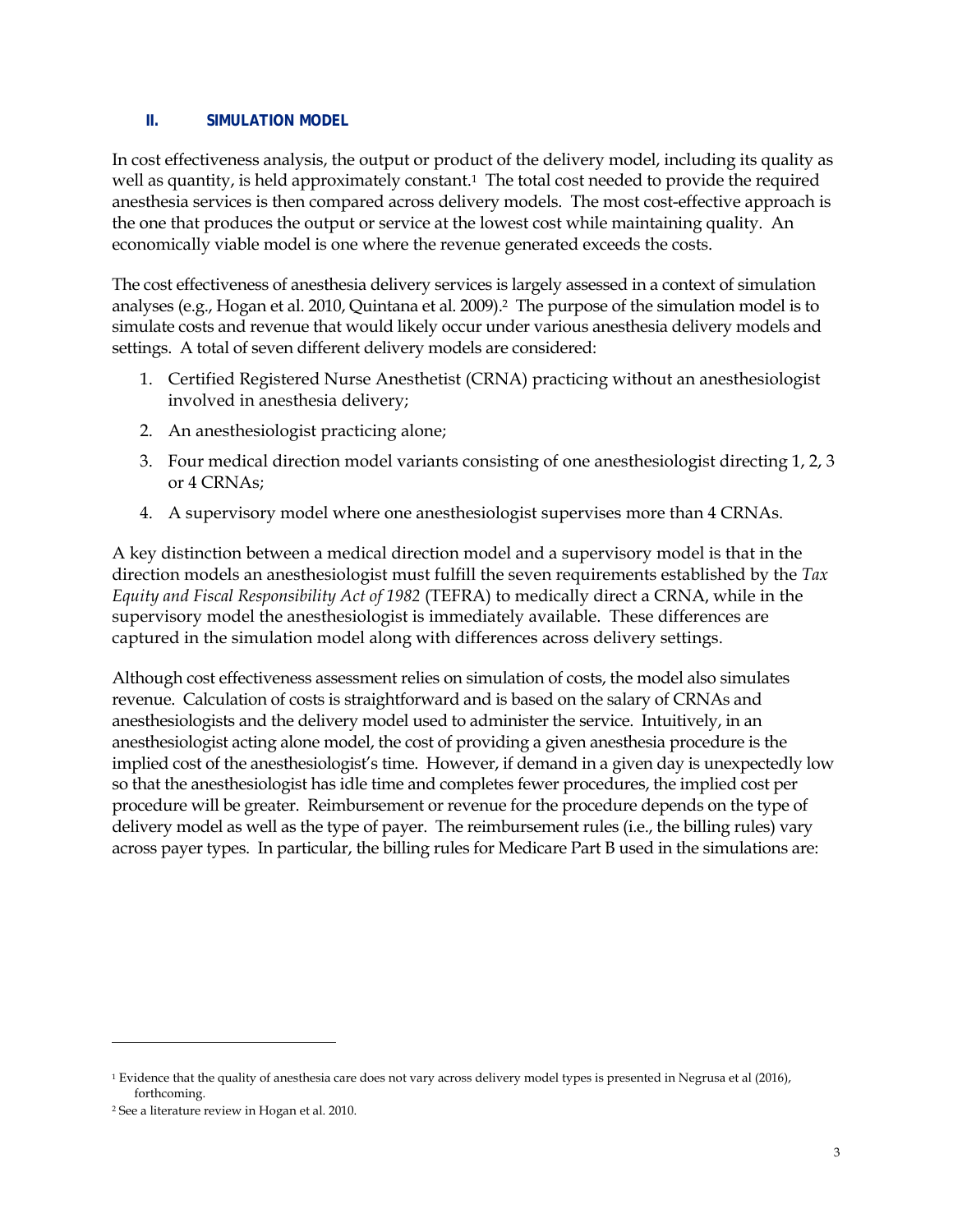| <b>Delivery Model</b>  | <b>CRNA</b>                                     | Anesthesiologist                                |
|------------------------|-------------------------------------------------|-------------------------------------------------|
| Anesthesiologist alone |                                                 | (Base units+Time<br>units)*Conversion Factor    |
| CRNA alone             | (Base units+Time<br>units)*Conversion Factor    |                                                 |
| Medical direction      | (Base units+Time<br>units)*Conversion Factor*.5 | (Base units+Time<br>units)*Conversion Factor*.5 |
| Supervisory            | (Base units+Time<br>units)*Conversion Factor*.5 | 4 units                                         |

**Table 1. Medicare Billing Rules** 

Note: Centers for Medicare & Medicaid Services (CMS).

Additionally, the set-up for a simulation requires specifying a number of parameters that are taken into account during the simulations. Key variables include the following:

- Demand. This is the number of patients seeking an operation in a given day.
- **Payer distribution.** The user also specifies the proportion of patients by payer type. These include Medicare, Medicaid, private payer, and self-pay. The latter is unreimbursed.
- Characteristics of the anesthesia procedure: base units and time units. The number of base units represented by the procedure is a measure of complexity. The number of time units correspond to the duration of the procedure. Both base units and time units are essential in determining the reimbursement amount for the procedure.

The model is stochastic. That is, one specifies a distribution for demand, base units, time units and so forth, rather than a single number for each. This means that the exact procedures, defined by base units and time units, that the setting conducts in a period will fluctuate around a specified mean, but potentially differ from day to day. One can simulate different settings, including inpatient, ambulatory surgery center (ACS), by specifying the distribution of demand, base units and time units. We use empirically observed median values for time and base units to distinguish among the different settings. Typical inpatient surgery procedures generally has greater time units and base units per procedure than an outpatient facility. For a given simulation, each delivery model faces the same set of realized values of patient demand, base and time units. That is, these parameters are constant in calculations of the costs and revenue.

A number of simulations across practice settings was conducted. The set-up for these simulations was the same and is shown in Table 2.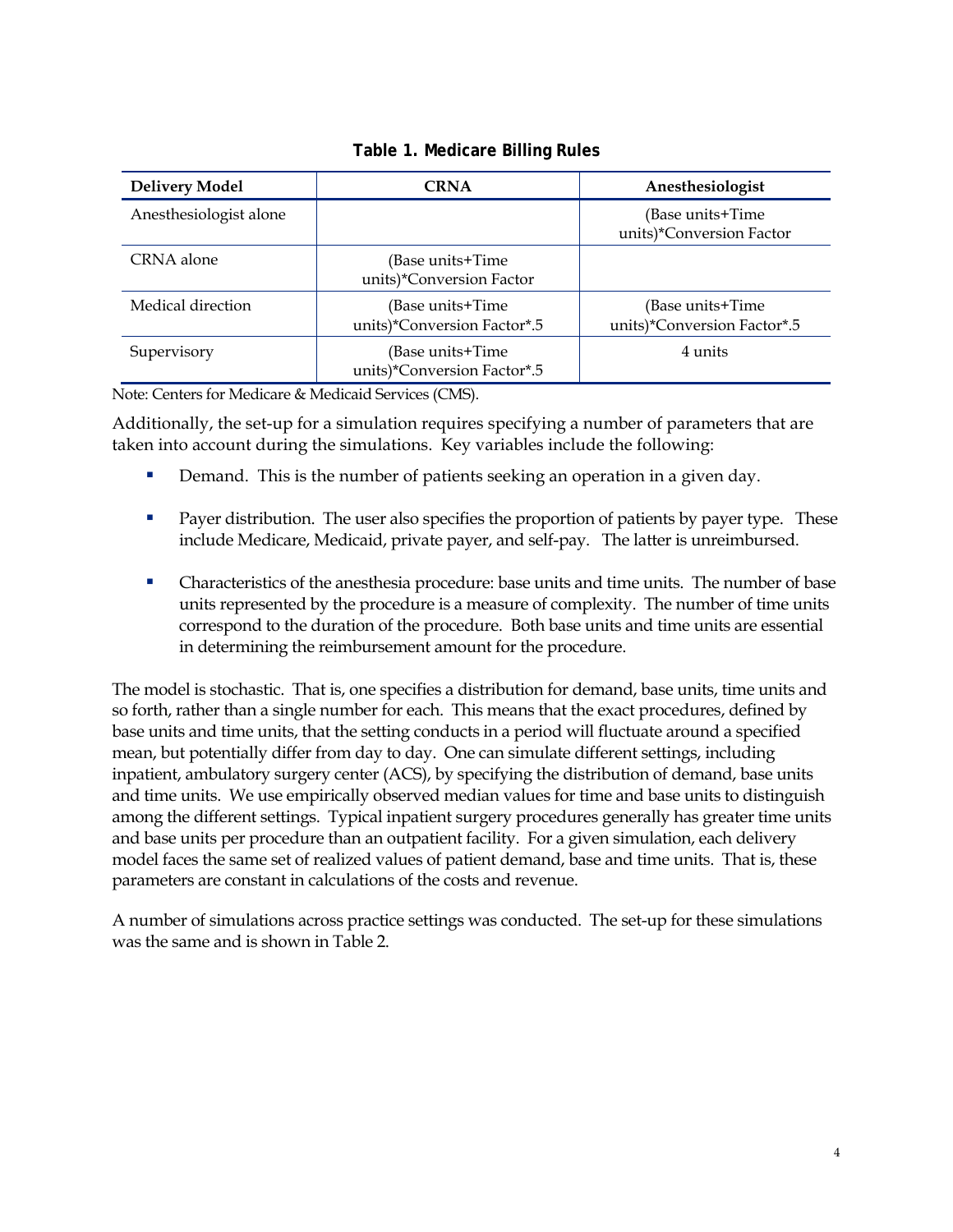|                                | Medicare              | Medicaid          | Private       | Self-pay |
|--------------------------------|-----------------------|-------------------|---------------|----------|
| Payer Proportions <sup>a</sup> | .33                   | .14               | .46           | .07      |
| <b>Conversion Factors</b>      | \$22.61 $\frac{b}{2}$ | \$18.06 $\degree$ | \$68.00 $d$   |          |
|                                |                       |                   |               |          |
| Anesthesiologist               | \$350,000/yr.         | <b>CRNA</b>       | \$170,000/yr. |          |

| Table 2. Key Parameters Held Constant in Simulations |
|------------------------------------------------------|
|------------------------------------------------------|

Note: a The payer proportions are obtained from the Medical Expenditure Panel Survey (the 2013 Hospital Inpatient Stays file and the 2013 Outpatient Visits file). The proportions reported are conditional on patients having an operation or surgery event. b The 2015 national conversion factor for Medicare. Retrieved from the website of Center for Medicare & Medicaid Services. c The average Medicaid reimbursement conversion factor based on data from 39 states. d The national median in 2015 (Stead and Merrick, 2015).

Similar to Hogan et al. (2010), the practice settings are defined by the characteristics of the procedures. Table 3 shows the median values for the number of base units per procedure and the number of time units per procedure obtained from the Optum Corporation's research database of de-identified Normative Health Insurance (dNHI) claims for 2011-2012.3

| <b>Setting</b>                   | <b>Base units</b> | Time units |
|----------------------------------|-------------------|------------|
| Inpatient                        | 6.0               | 8.3        |
| <b>Outpatient Surgery</b>        | 5.0               | 37         |
| <b>Ambulatory Surgery Center</b> | 5.0               |            |

**Table 3. Median Values for Procedures by Setting** 

*Note*: Outpatient setting excludes procedures performed in Ambulatory Surgical Centers, which are reported separately.

For each simulated scenario, we first used facility-level data to define the types and volume of anesthesia services provided at a typical facility assuming typical hours and days of operation. Then, we modeled the total cost to provide anesthesia services under each of the delivery models.

Efficiencies, under some delivery models, will vary depending on how many patients simultaneously receive anesthesia as well as how many patients receive anesthesia in a setting in a year. The simulation model will be able to analyze the effect of different patient workload demands on the costs associated with the model. This is potentially important because the cost associated with a delivery model must be analyzed in the context of a patient workload and the distribution of this patient workload. For example, if the delivery model consists of an anesthesiologist in a supervisory role for up to four nurse anesthetists, the average cost of providing anesthesia will vary depending upon whether there is actual patient workload demand to support the model. If patient demand is such that the anesthesiologist is actually supervising the administration of anesthesia by four CRNAs simultaneously only 30% of the time, the costs will be higher than if there were patients to support full utilization.

 $\overline{a}$ 

<sup>&</sup>lt;sup>3</sup> Observed means are generally higher due to outliers in the data that skew the distribution to the right. Medians that more closely align with typical units observed in a setting (based on the feedback from the Technical Expert Panel), therefore, are preferred.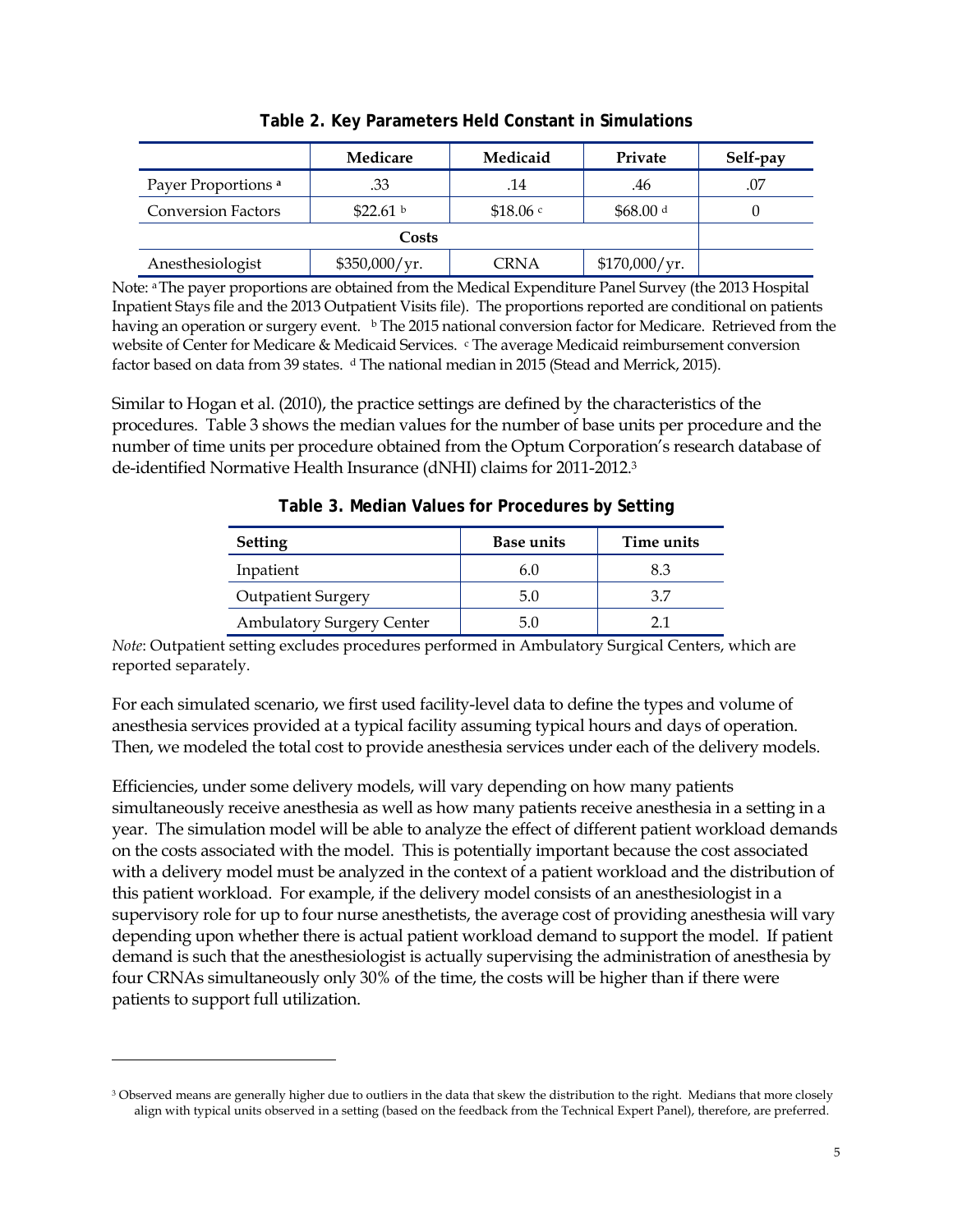The first scenario compares the results from the seven delivery models in an inpatient setting. For comparison purposes, we assume each delivery model operates at a facility with 12 distinct locations (i.e., stations). Hence, in a medical direction 1:4 model, three anesthesiologists would be directing a total of 12 CRNAs. The results are calculated at the annual basis assuming typical hours and days of operation.

Table 4 presents the results from simulating the delivery models in an inpatient setting operating for a year under ideal conditions. The flow of patients is sufficient to conduct four procedures per day, on average, at each station. The results indicate the CRNA acting independently model is the least costly per procedure and produces the greatest net revenue.

|                                                         | <b>Yearly Total Revenue</b> | <b>Yearly Total Costs</b> | <b>Revenue Minus Costs</b> |
|---------------------------------------------------------|-----------------------------|---------------------------|----------------------------|
| Anesthesiologist alone<br>(4 Per Station Per Day)       | 6,531,454                   | 4,200,000                 | 2,331,454                  |
| <b>CRNA</b> alone<br>(4 Per Station Per Day)            | 6,531,454                   | 2,040,000                 | 4,491,454                  |
| <b>Medical direction 1:1</b><br>(4 Per Station Per Day) | 7,051,885                   | 6,240,000                 | 811,885                    |
| <b>Medical direction 1:2</b><br>(4 Per Station Per Day) | 7,051,885                   | 4,140,000                 | 2,911,885                  |
| <b>Medical direction 1:3</b><br>(4 Per Station Per Day) | 7,051,885                   | 3,440,000                 | 3,611,885                  |
| <b>Medical direction 1:4</b><br>(4 Per Station Per Day) | 7,051,885                   | 3,090,000                 | 3,961,885                  |
| <b>Supervisory 1:6</b><br>(4 Per Station Per Day)       | 5,030,207                   | 2,740,000                 | 2,290,207                  |

**Table 4. Inpatient Simulations with Average Demand (12 Stations)\***

*Note*: \*4 per station per day is defined as 4 anesthetics per anesthetizing location per day. Demand four procedures per day, on average, at each station over the course of a year.

Table 5 presents the same results, except on per procedure or per patient basis.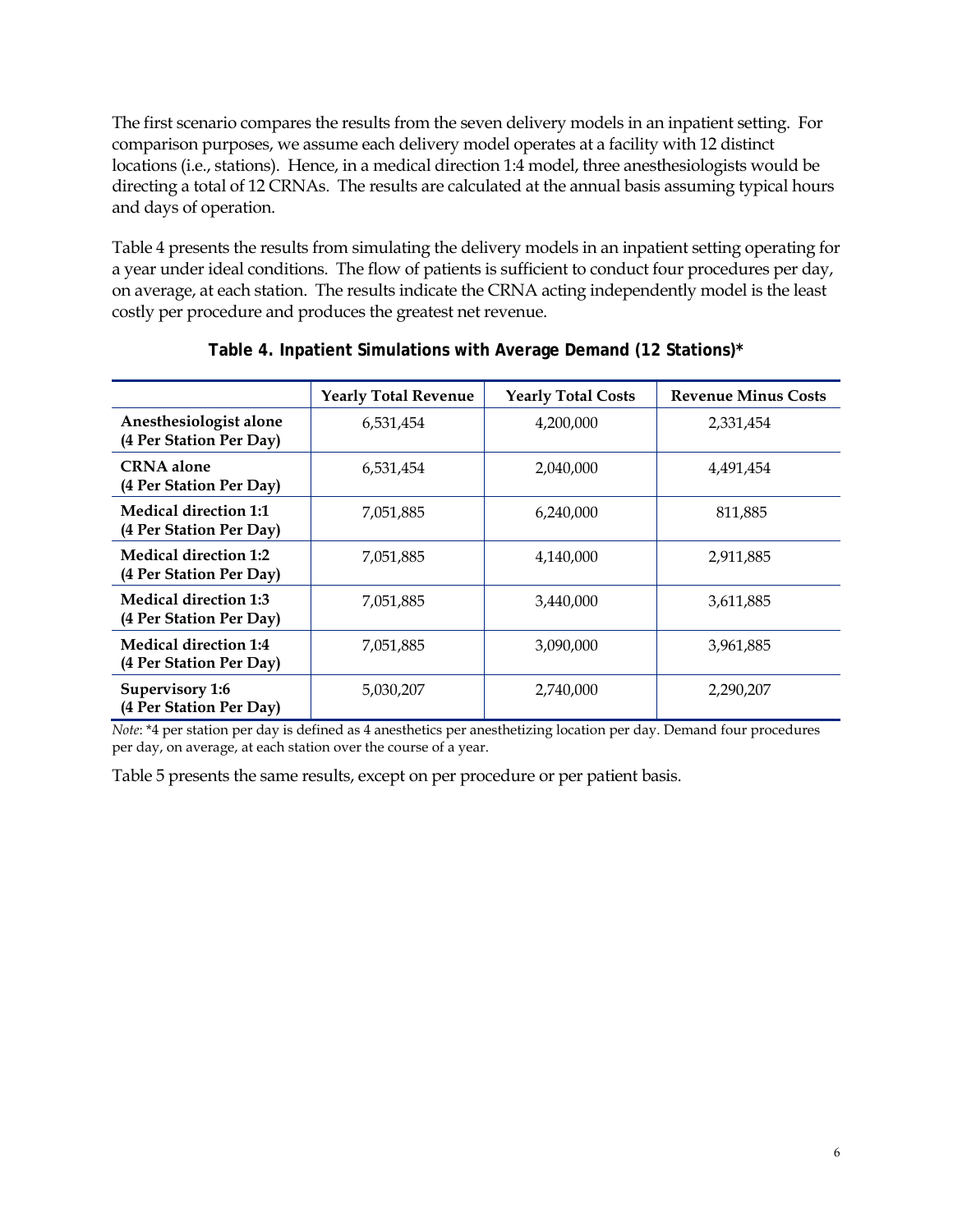|                                                         | Revenue per<br>Procedure | Costs per<br>Procedure | <b>Revenue Minus Costs</b><br>per Procedure |
|---------------------------------------------------------|--------------------------|------------------------|---------------------------------------------|
| Anesthesiologist alone<br>(4 Per Station Per Day)       | 623.33                   | 400.76                 | 222.57                                      |
| <b>CRNA</b> alone<br>(4 Per Station Per Day)            | 623.33                   | 194.66                 | 428.67                                      |
| <b>Medical direction 1:1</b><br>(4 Per Station Per Day) | 672.97                   | 595.42                 | 77.55                                       |
| <b>Medical direction 1:2</b><br>(4 Per Station Per Day) | 672.97                   | 395.04                 | 277.93                                      |
| <b>Medical direction 1:3</b><br>(4 Per Station Per Day) | 672.97                   | 328.24                 | 344.72                                      |
| <b>Medical direction 1:4</b><br>(4 Per Station Per Day) | 672.97                   | 294.85                 | 378.12                                      |
| <b>Supervisory 1:6</b><br>(4 Per Station Per Day)       | 479.92                   | 261.40                 | 218.52                                      |

**Table 5. Per Procedure Results for Inpatient Setting with Average Demand (12 Stations)\***

The next scenario considers what may happen in an outpatient setting. Given substantially lower values of the median time units for this type of facility, the average demand for this setting defined as seven procedures per day, on average, at each station. The results of outpatient surgery are shown in Table 6 and Table 7, respectively for total revenue and costs and per procedure basis. The qualitative results are similar to the inpatient case.

|                                                         | <b>Yearly Total Revenue</b><br>(12 Stations) | <b>Yearly Total Costs</b><br>(12 Stations) | <b>Revenue Minus Costs</b><br>(12 Stations) |
|---------------------------------------------------------|----------------------------------------------|--------------------------------------------|---------------------------------------------|
| Anesthesiologist alone<br>(7 Per Station Per Day)       | 8,289,881                                    | 4,200,000                                  | 4,089,881                                   |
| <b>CRNA</b> alone<br>(7 Per Station Per Day)            | 8,289,881                                    | 2,040,000                                  | 6,249,881                                   |
| <b>Medical direction 1:1</b><br>(7 Per Station Per Day) | 8,947,992                                    | 6,240,000                                  | 2,707,992                                   |
| Medical direction 1:2<br>(7 Per Station Per Day)        | 8,947,992                                    | 4,140,000                                  | 4,807,992                                   |
| <b>Medical direction 1:3</b><br>(7 Per Station Per Day) | 8,947,992                                    | 3,440,000                                  | 5,507,992                                   |
| <b>Medical direction 1:4</b><br>(7 Per Station Per Day) | 8,947,992                                    | 3,090,000                                  | 5,857,992                                   |
| <b>Supervisory 1:6</b><br>(7 Per Station Per Day)       | 7,355,574                                    | 2,740,000                                  | 4,615,574                                   |

**Table 6. Outpatient Simulations with Average Demand** 

*Note*: Demand seven procedures per day, on average, at each station over the course of a year.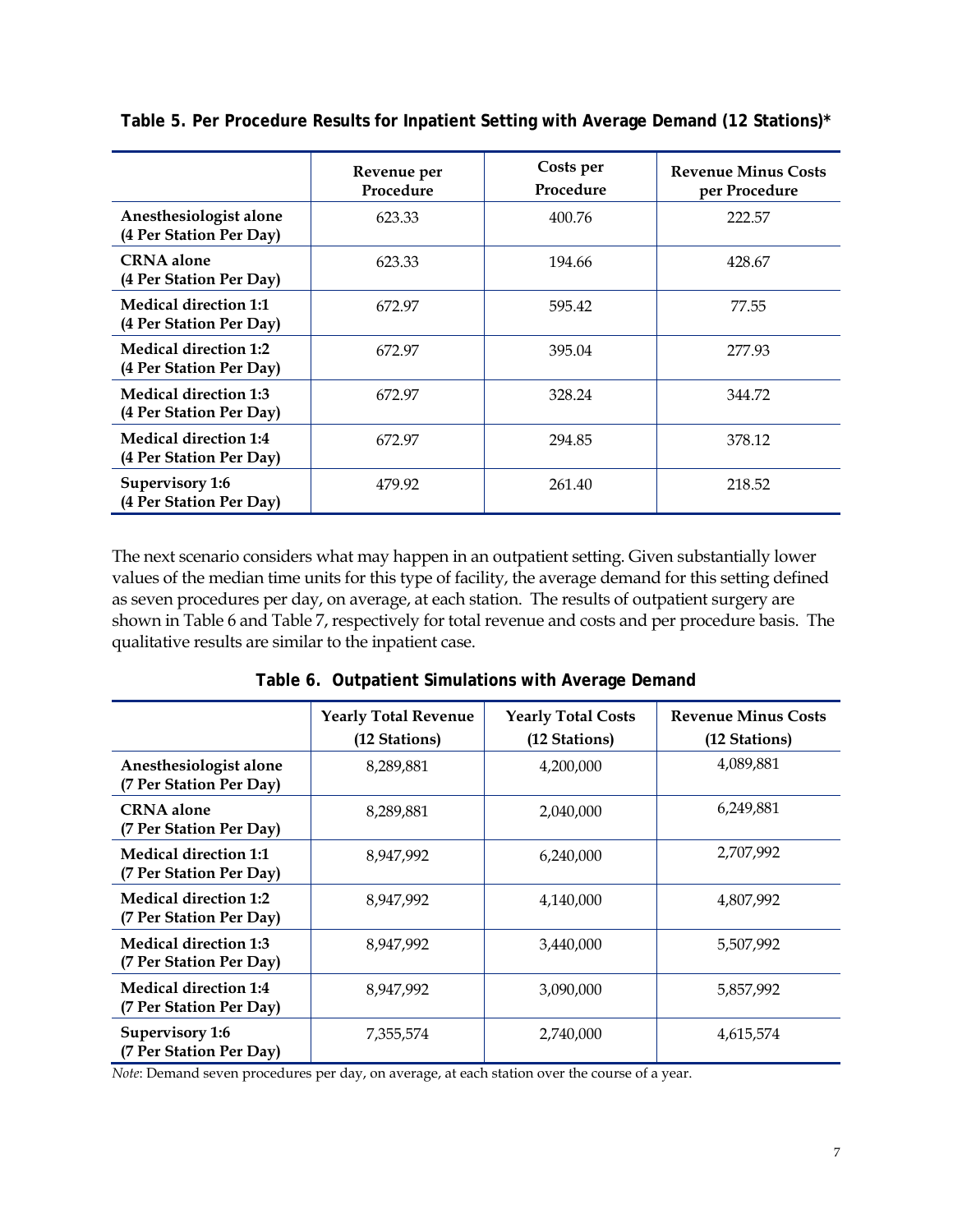|                                                         | Revenue per<br>Procedure | Costs per<br>Procedure | <b>Revenue Minus Costs</b><br>per Procedure |
|---------------------------------------------------------|--------------------------|------------------------|---------------------------------------------|
| Anesthesiologist alone<br>(7 Per Station Per Day)       | 425.76                   | 215.73                 | 210.02                                      |
| <b>CRNA</b> alone<br>(7 Per Station Per Day)            | 425.76                   | 104.78                 | 320.97                                      |
| <b>Medical direction 1:1</b><br>(7 Per Station Per Day) | 459.53                   | 320.52                 | 139.01                                      |
| <b>Medical direction 1:2</b><br>(7 Per Station Per Day) | 459.53                   | 212.65                 | 246.88                                      |
| <b>Medical direction 1:3</b><br>(7 Per Station Per Day) | 459.53                   | 176.70                 | 282.83                                      |
| <b>Medical direction 1:4</b><br>(7 Per Station Per Day) | 459.53                   | 158.72                 | 300.81                                      |
| <b>Supervisory 1:6</b><br>(7 Per Station Per Day)       | 377.80                   | 140.75                 | 237.05                                      |

**Table 7. Per Procedure Results for Outpatient Setting with Average Demand** 

*Note*: Demand seven procedures per day, on average, at each station over the course of a year.

Table 8 and Table 9 show results for ASC, where demand is also defined as seven procedures per day, on average, at each station.

|                                                         | <b>Yearly Total Revenue</b><br>(12 Stations) | <b>Yearly Total Costs</b><br>(12 Stations) | <b>Revenue Minus Costs</b><br>(12 Stations) |
|---------------------------------------------------------|----------------------------------------------|--------------------------------------------|---------------------------------------------|
| Anesthesiologist alone<br>(7 Per Station Per Day)       | 7,592,188                                    | 4,200,000                                  | 3,392,188                                   |
| <b>CRNA</b> alone<br>(7 Per Station Per Day)            | 7,592,188                                    | 2,040,000                                  | 5,552,188                                   |
| <b>Medical direction 1:1</b><br>(7 Per Station Per Day) | 8,182,095                                    | 6,240,000                                  | 1,942,095                                   |
| <b>Medical direction 1:2</b><br>(7 Per Station Per Day) | 8,182,095                                    | 4,140,000                                  | 4,042,095                                   |
| <b>Medical direction 1:3</b><br>(7 Per Station Per Day) | 8,182,095                                    | 3,440,000                                  | 4,742,095                                   |
| <b>Medical direction 1:4</b><br>(7 Per Station Per Day) | 8,182,095                                    | 3,090,000                                  | 5,092,095                                   |
| <b>Supervisory 1:6</b><br>(7 Per Station Per Day)       | 4,236,001                                    | 2,740,000                                  | 1,496,001                                   |

**Table 8. Ambulatory Surgery Center (ASC) Simulations with Average Demand** 

*Note*: Demand seven procedures per day, on average, at each station over the course of a year.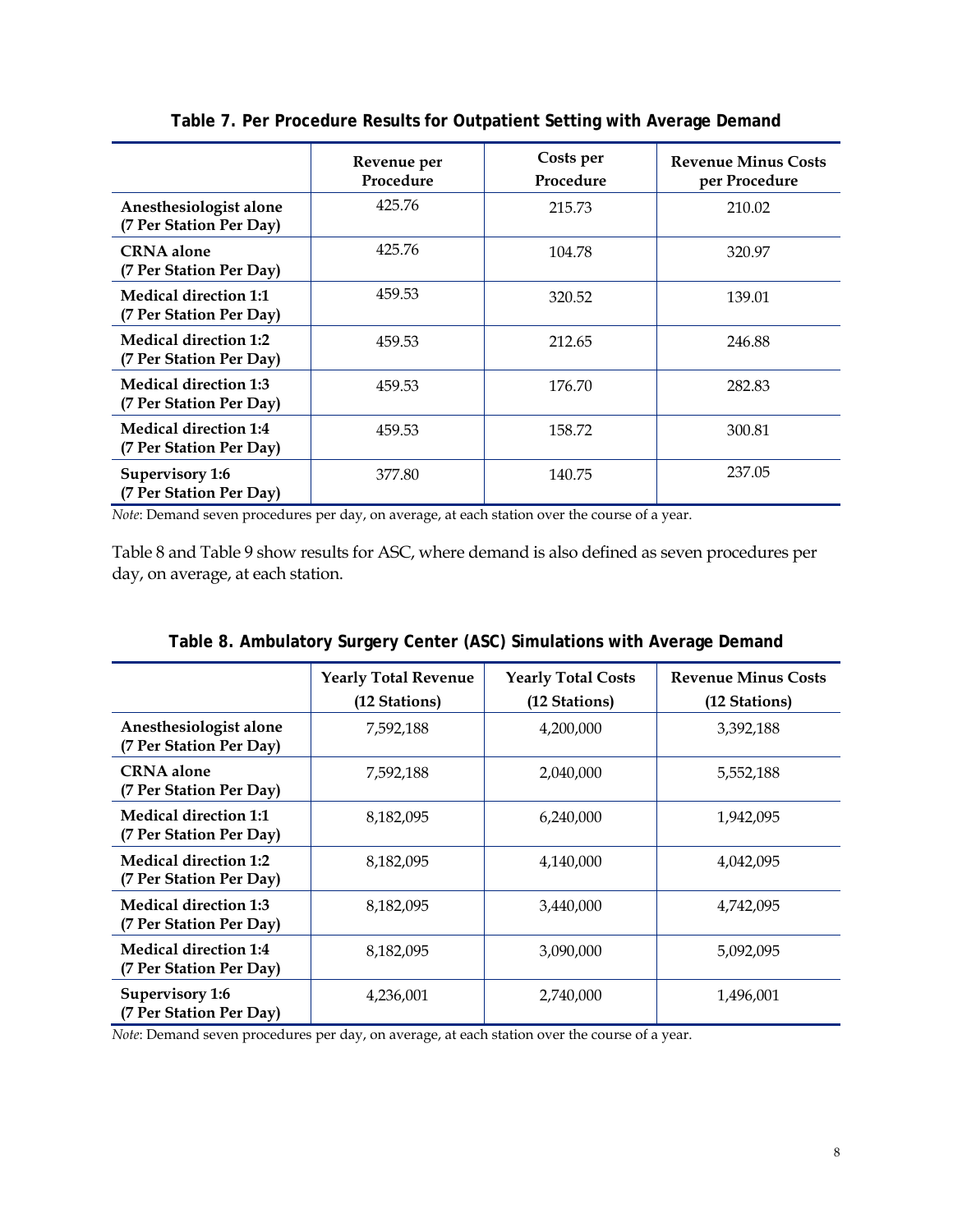|                                                         | Revenue per<br>Procedure | Costs per<br>Procedure | <b>Revenue Minus Costs</b><br>per Procedure |
|---------------------------------------------------------|--------------------------|------------------------|---------------------------------------------|
| Anesthesiologist alone<br>(7 Per Station Per Day)       | 358.55                   | 198.35                 | 160.20                                      |
| <b>CRNA</b> alone<br>(7 Per Station Per Day)            | 358.55                   | 96.34                  | 262.21                                      |
| <b>Medical direction 1:1</b><br>(7 Per Station Per Day) | 386.40                   | 294.69                 | 91.71                                       |
| Medical direction 1:2<br>(7 Per Station Per Day)        | 386.40                   | 195.52                 | 190.89                                      |
| <b>Medical direction 1:3</b><br>(7 Per Station Per Day) | 386.40                   | 162.46                 | 223.94                                      |
| <b>Medical direction 1:4</b><br>(7 Per Station Per Day) | 386.40                   | 145.93                 | 240.47                                      |
| Supervisory 1:6<br>(7 Per Station Per Day)              | 350.65                   | 226.82                 | 123.83                                      |

#### **Table 9. Per Procedure Results for Ambulatory Surgery Center (ASC) with Average Demand**

*Note*: Demand seven procedures per day, on average, at each station over the course of a year.

#### **III. DISCUSSION**

We simulate costs and revenue of anesthesia service provision by setting and anesthesia delivery model. A current limitation of the study is that the empirical distributions used in the analyses are based on the 2011-2012 national commercial claims data. Since a similar set of billing rules applied to both "Anesthesiologist alone" and "CRNA alone" delivery models, the simulated revenue are the same for each setting. In our analysis, we assume that the same service is reimbursed at the same rate, according to the CMS billing rules.

For the inpatient setting, the results indicate the CRNA acting independently model is the least costly per procedure and produces the greatest net revenue. The supervisory model is the second lowest cost but reimbursement policies limit its profitability. Among the medical direction models, the 1:4 model does the best in terms of net revenue. Similar to the inpatient setting, CRNAs acting independently in both the outpatient and ASC settings resulted in the lowest cost delivery model and the largest net revenue.

In summary, potential cost saving strategies for anesthesia procedures would be to increase the number of procedures performed by CRNAs alone or to increase the proportion of procedures under the supervisory model.

#### **IV. REFERENCES**

1. Hogan, Paul F., Rita Furst Seifert, Carol S. Moore, and Brian E. Simonson. Cost Effectiveness Analysis of Anesthesia Providers. *Nursing Economics* 28(3), 2010: 159.